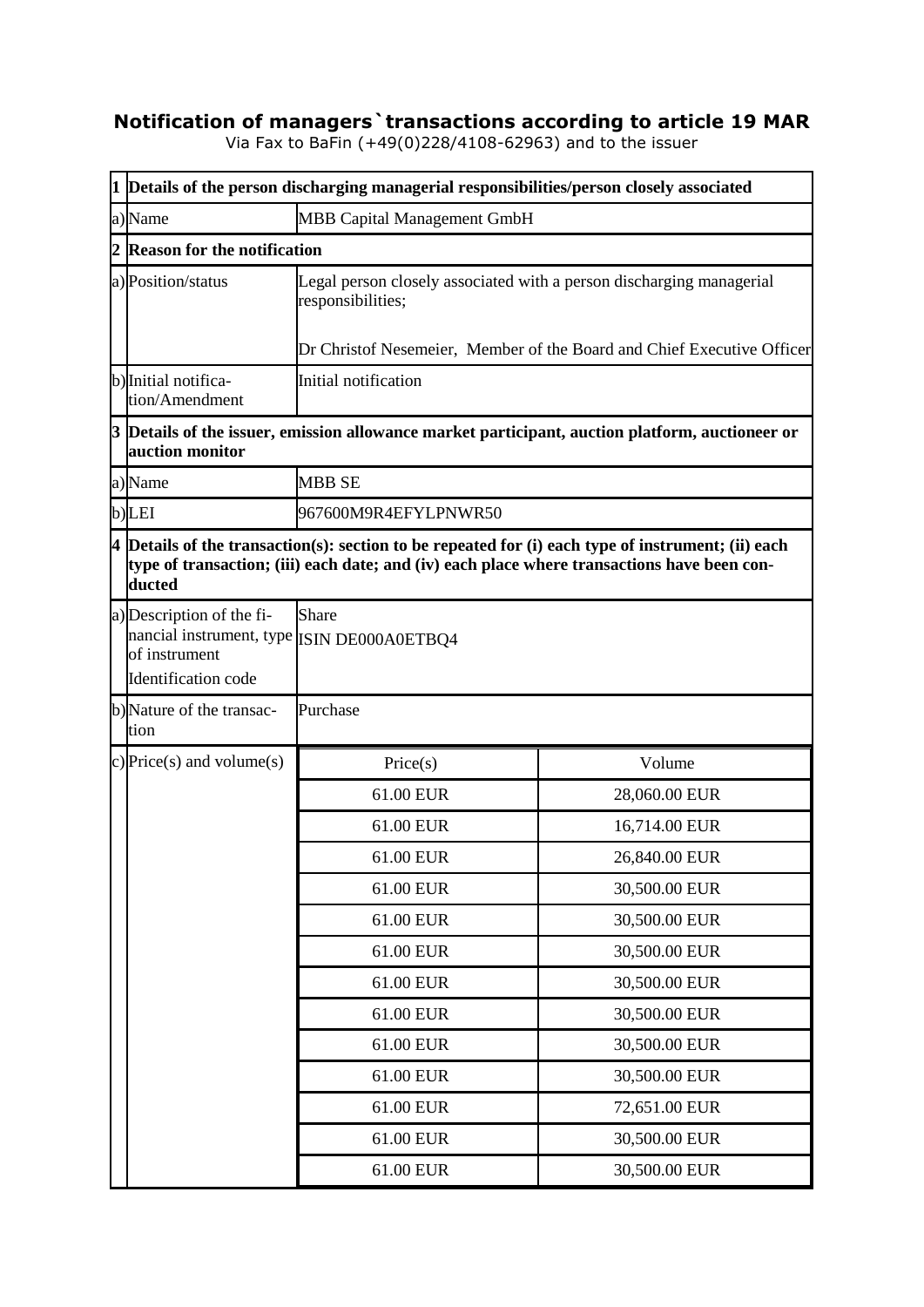| 61.00 EUR | 30,500.00 EUR |
|-----------|---------------|
| 61.00 EUR | 30,500.00 EUR |
| 61.00 EUR | 15,677.00 EUR |
| 64.60 EUR | 3,488.40 EUR  |
| 64.60 EUR | 2,196.40 EUR  |
| 64.60 EUR | 3,940.60 EUR  |
| 64.60 EUR | 839.80 EUR    |
| 65.40 EUR | 13,080.00 EUR |
| 65.40 EUR | 14,518.80 EUR |
| 64.80 EUR | 3,888.00 EUR  |
| 64.80 EUR | 3,888.00 EUR  |
| 65.20 EUR | 5,216.00 EUR  |
| 65.00 EUR | 10,140.00 EUR |
| 65.40 EUR | 3,662.40 EUR  |
| 65.60 EUR | 10,364.80 EUR |
| 65.80 EUR | 3,948.00 EUR  |
| 66.00 EUR | 26,400.00 EUR |
| 66.20 EUR | 1,986.00 EUR  |
| 65.40 EUR | 2,027.40 EUR  |
| 66.00 EUR | 6,732.00 EUR  |
| 66.40 EUR | 5,312.00 EUR  |
| 66.20 EUR | 1,787.40 EUR  |
| 66.60 EUR | 9,324.00 EUR  |
| 66.60 EUR | 21,112.20 EUR |
| 66.20 EUR | 4,236.80 EUR  |
| 66.60 EUR | 932.40 EUR    |
| 66.40 EUR | 3,984.00 EUR  |
| 65.40 EUR | 20,012.40 EUR |
| 66.00 EUR | 9,438.00 EUR  |
| 66.60 EUR | 69,264.00 EUR |
| 66.80 EUR | 13,360.00 EUR |
| 66.80 EUR | 6,680.00 EUR  |
| 66.80 EUR | 73,480.00 EUR |
| 66.80 EUR | 39,345.20 EUR |
| 67.20 EUR | 1,344.00 EUR  |